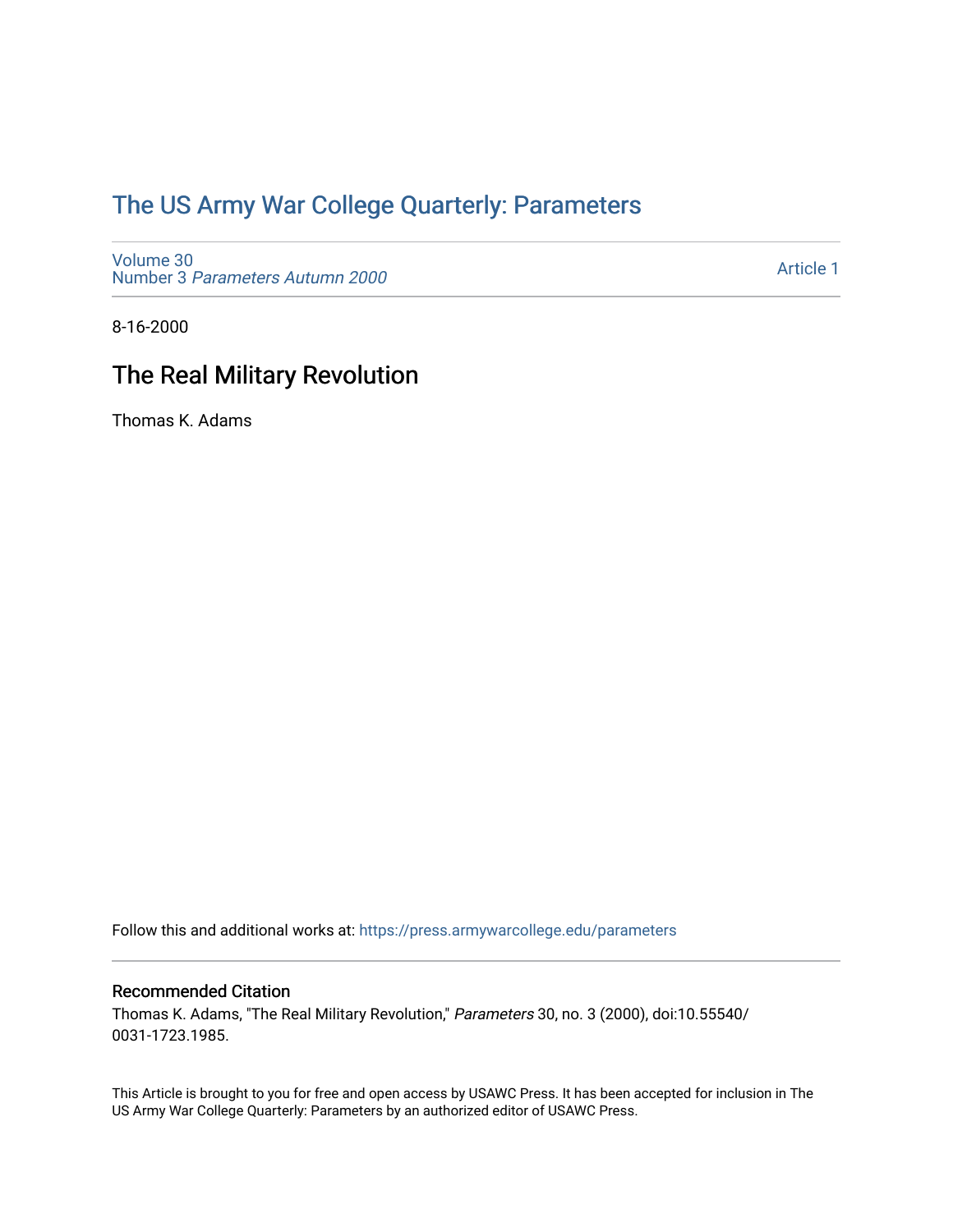# **The Real Military Revolution**

#### **THOMAS K. ADAMS**

**© 2000 Thomas K. Adams**

From *Parameters*, Autumn 2000, pp. 54-65.

"The military implications of new organizational sciences that examine internetted, nonhierarchical versus hierarchical management models are yet to be fully understood." -- TRADOC Pam 525-5, *Force XXI Operations*[1]

Digitization of the battlefield is producing a revolution in military affairs, but not the one the architects of the military future have in mind. It is occurring because the American military, more than any other, has seized on the digital information revolution and is adapting it for combat as rapidly as possible. Using a carefully networked array of sensors, shooters, and automated information systems, the US armed forces expect to dominate 21st-century battlefields. Farther down the road, beyond 2010, the Army expects to marry these "knowledge-rich attributes" to new speed and agility, and to the increased range and lethality of new weapons.[2] These innovations are to become not merely part of, but the basis for, day-to-day military operations.

What is likely to happen, however, is more than just a new way to conduct old business. The work of complexity theorists (notably Andrew Ilachinski, Margaret Wheatley, and J. M. Epstein) suggests that something wholly new is going on.[3] In this case, "revolution" is not just a metaphor for rapid change. It really is a revolution in the basic sense, a new order of things that is sweeping away the old order whether we want it to or not. The implications of these new electronic networks for the structure of human institutions, including armies, are far more profound and farreaching than most commentators seem to recognize.

Dr. Wheatley, a behavioral theorist, put it this way:

They [the US Army] have the technology to move information down to the lowest level so that it is possible for the men inside tanks to have as much information as their commanders have. . . . But once you give that information to tank crews, and they start working for their own safety, their own victory, how are they going to respond to commands from above? And what happens to battle strategy? Is it in the head of the commander, or do you just train the crews and let them figure it out for themselves as the situation demands?[4]

Dr. Wheatley focuses on the decisionmaking questions posed by widespread use of automated information systems on the battlefield. This is a serious question, but it becomes urgent when the expected speed, agility, and lethality of the 21st-century Army is added to the equation. The urgency is generated not only by the ongoing "digitizing" of headquarters or large crewed vehicles such as tanks, but also by the effort to ensure that even individual soldiers are wired into the digital battlefield.[5]

One important outcome of this revolution may be the destruction of the long-standing, traditional military hierarchy. If so, one of the important instruments of this destruction could be the Land Warrior system, a set of personal information components designed to make individual soldiers an integral part of the digital battlefield by connecting them with Force XXI Battle Command Brigade and Below--the computer system and software at the heart of the Army's digitization effort.[6]

The Land Warrior system in its test and evaluation version includes a helmet eyepiece that folds down, presenting a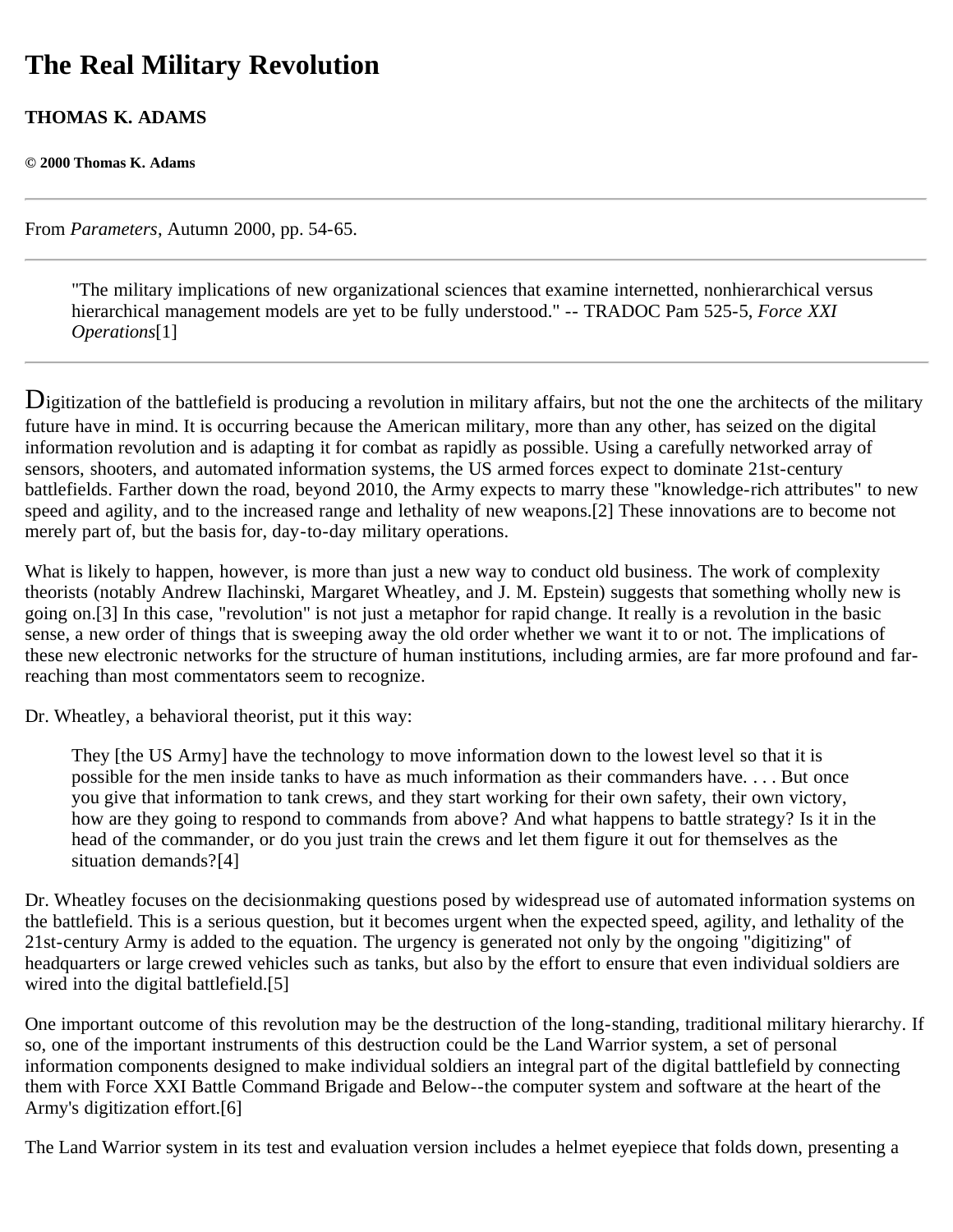computer screen or the display from a combination sighting system and video camera on the soldier's rifle. A personal computer and two radio systems are worn underneath the rucksack. On the chest strap of the soldier's ballistic protection vest is a folding handgrip that acts as a computer mouse, allowing him to operate the radios and manipulate his computer.

Land Warrior's capabilities are impressive, but they are directed toward traditional battlefield functions such as quicker response times, better reconnaissance, faster communications, more accurate artillery, and so forth.[7] All this will undoubtedly happen, but it won't happen in isolation. Integration into the wired battlefield forces us to come to grips with an inevitable but too often unrecognized consequence of the new information technology, the diffusion of power away from the highly centralized hierarchies that now make up most forms of human organization. This is only the first of some profoundly uncomfortable questions raised by the new digital systems, especially when those systems are extended to individual soldiers and small units. The phenomenon of self-organization also begins to emerge, as alluded to in the quote from Dr. Wheatley. This creates real difficulties for very large organizations like armies that depend on a strong, hierarchical control.

Armies are the very textbook models of bureaucratic structure--based on specialization of function, including decisionmaking, and an unambiguous chain of command. They are often referred to as "mechanistic," in the sense that a clock is mechanical, made up of many parts and subassemblies, each accomplishing strictly defined tasks to produce regular, reliable, and predictable outputs. It is probably no accident that the Army is often referred to as "the green machine." This mechanical model is responsible for the enormous success of traditional bureaucracies, including nation-states and their armies. They exist and prosper because they carry out very complex tasks (such as collecting taxes and fighting wars) with unrivaled effectiveness and efficiency.

Modern armies have succeeded wonderfully by following the mechanical, bureaucratic model: specialization, unambiguous lines of command, a rigid hierarchy, and enforcement of established routines. This same dedication to uniform, established, centralized procedures also makes them highly resistant to change. Bureaucracy is not intrinsically a bad idea; it is basic to the functioning not only of the modern state but also nearly every institution that makes up modern society. It is responsible for much of the success of these institutions and not to be discarded lightly. But the realization is growing that the new, highly interconnected, information-saturated organizations do not function like clocks; their functioning is more akin to living things.[8]

To understand this revolution and some of its early consequences for military organizations, it will first be necessary to take a brief detour into the basic concepts of system complexity.

## **Complex Systems**

A system is a group of interacting parts functioning as a whole and distinguishable from its surroundings by recognizable boundaries. Ordinary observation tells us that the Army is a system. When we speak of something as "complex" we normally mean that it has a large number of parts that all work together in a consistent manner--despite having a vast number of interacting parts, a particular input will produce a predictable output. This is linear complexity. Our example of the clock is a good illustration of a complex linear system. It has hundreds of parts, but winding it up (input) always makes the hands start moving clockwise at a predetermined rate (output).[9] If it fails to do so, the system is defective. But an army is complex in less obvious ways.

Andrew Ilachinski, in his pioneering work on land warfare and complexity theory, demonstrates that the US Army (like all the military services) possesses dynamic complexity: the system's multitude of parts can and do interact in an inconsistent manner. This means that under certain circumstances, the elements interact in a constantly changing fashion with the result that a particular input can and often will yield an unpredictable output. The degree of dynamic complexity is a function of the number of parts in a system (such as an organization), and of the ability of those components (in this case headquarters, sub-units, and individual soldiers) to communicate with each other laterally as well as vertically and to act in an adaptive manner.[10]

The key concept is that the degree of dynamic complexity associated with the Army (or any military service) is increased by several orders of magnitude when widely distributed information systems enter the picture. Force XXI is important because it seeks to create a degree of interconnectivity never before attempted in an organization as large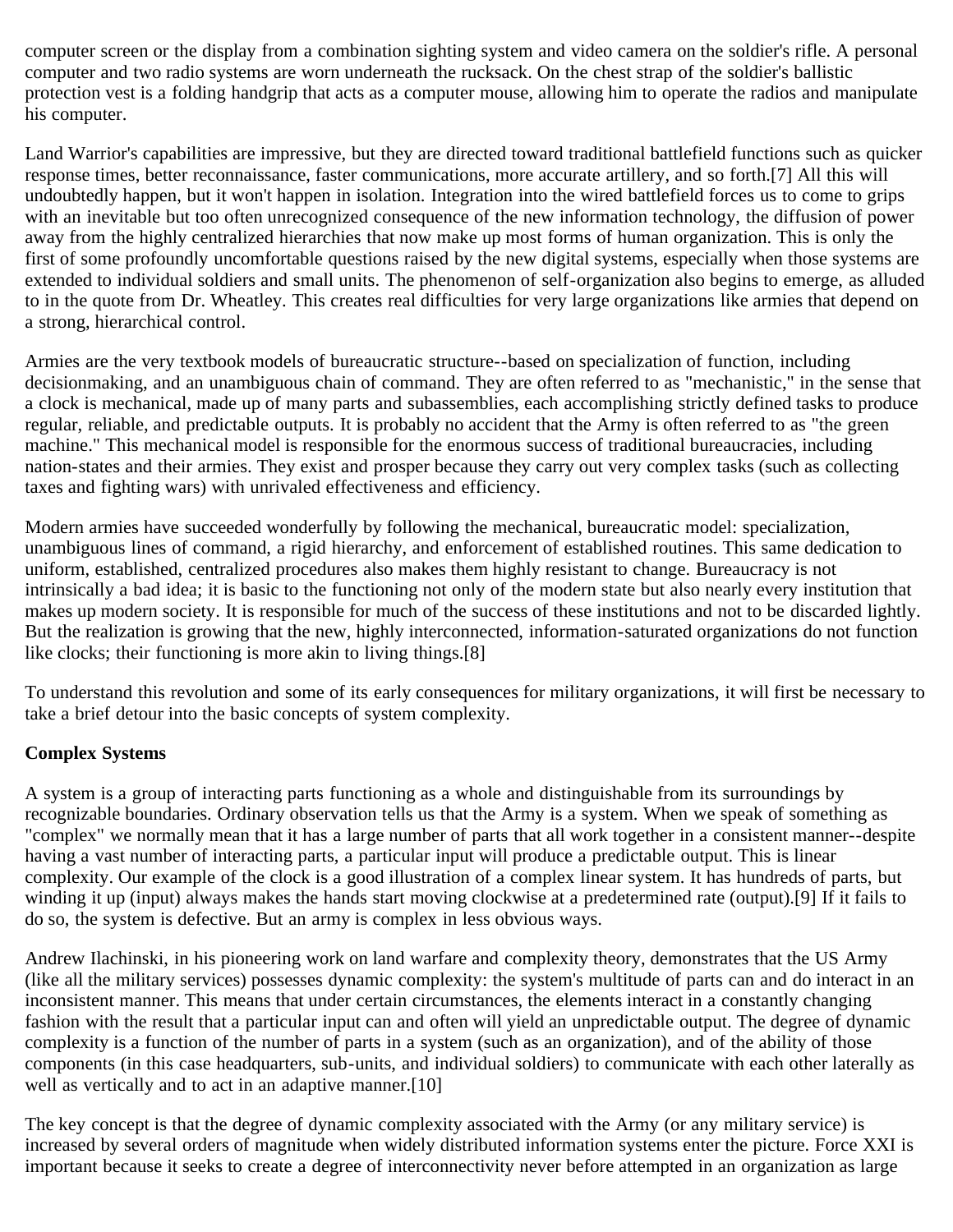and diverse as an army. Land Warrior is very important because it carries this distribution to its ultimate degree by including individual soldiers.[11] When sub-elements of the system are given improved weapons plus great speed and agility in addition to information saturation, we enter a new realm of complexity. Knowledge and power are both diffused downward throughout the system. Not only do sub-elements down to the individual know more, but also their ability to act on that knowledge is greatly enhanced by the increase in their resources (more capable weapons, on-call fires) and radius of action (increased range and agility). When this happens under conditions of dynamic complexity, the sub-elements begin to adapt.

Not surprisingly, the combination of dynamic complexity and the ability to adapt is referred to as complex adaptivity. Now, in order to qualify as a complex adaptive system, an organization must display three specific characteristics in addition to complexity: spontaneous self-organization, adaptive behavior (learning and anticipation), and the ability to exist at the "edge of chaos," the point of balance between rigidity and chaos.[12]

Self-organizing means that as the system's components interact, they produce synergistic, emergent properties not displayed by the individual components. As used here, adaptive means the ability to learn from experience, the ability to change to apply what has been learned, and (most important) the ability to anticipate what is needed to be successful in the future.[13]

Finally, the system must function at the "edge of chaos," meaning it is able to avoid both disorganization and stasis. To do this, a system must strike a balance by taking risks to permit learning while maintaining enough control to prevent the organization from becoming anarchic.[14]

The military services are clearly complex adaptive systems. First, they all display dynamic complexity. They feature tens of thousands of autonomous "component parts" (units and individuals) that are constantly interacting. Because the "components" are autonomous in varying degrees, their interactions are variable and unpredictable. The services also have displayed the ability to spontaneously organize and reorganize themselves in response to changing environments through a combination of unifying doctrine, decentralized leadership, and institutionalized learning practices (e.g., after-action reviews). Finally, since they conduct business in the chaotic, high-risk arena of war, but strive to mitigate this environment with codified doctrine, standard operating procedures, and the like, the services are able to operate at the edge of chaos.[15]

War itself is a dynamic phenomenon. John F. Schmitt describes it as "an open system--continuously exchanging matter, energy, and information with other systems and the environment at large--war is in a continuous state of flux."[16] In fact, war is often the realm of chaos, lacking the sort of clockwork linear predictability so beloved of conventional analysts both inside and outside the military. Instead of an us vs. them duality--us against the enemy- military conflict is actually a set of complex, interdependent behaviors that are constantly in flux. The military as an institution adapts to changes in this environment, but it is a very slow, measured sort of adaptation, carefully controlled. The nature of the issues and systems involved--including their high costs (in lives, money, and consequences), slow development times, and the relatively rare occurrence of war--has made this an acceptable method at the strategic level. But it also leads in directions that are not always useful.

Things have been changing politically with the end of the Cold War, introducing more flux into the environment. Lesser military conflicts that manage to involve the major powers have become much more common. Much of what the military does is now characterized as "stability and support" operations rather than warfighting. The advent of the so-called information revolution and its application to this range of missions, married to increasingly capable units and individuals, have pushed the conflict environment even closer to the edge of chaos where complexity reigns and selforganization is most active.[17]

We have made it terribly difficult for our current military organizations to operate effectively on the edge of chaos. Instead, our endless quest for certainty is creating an "information pathology" (the term is borrowed from Martin van Creveld). Increasing complexity has led to increasing specialization that has led to increasing demands for information at all levels. This spawns new organizations and expands old ones to satisfy the demand for information, which in turn creates still more demand which in its turn creates more complexity and so on.[18] This cycle quickly becomes debilitating and, at best, leads to severe information congestion and overload.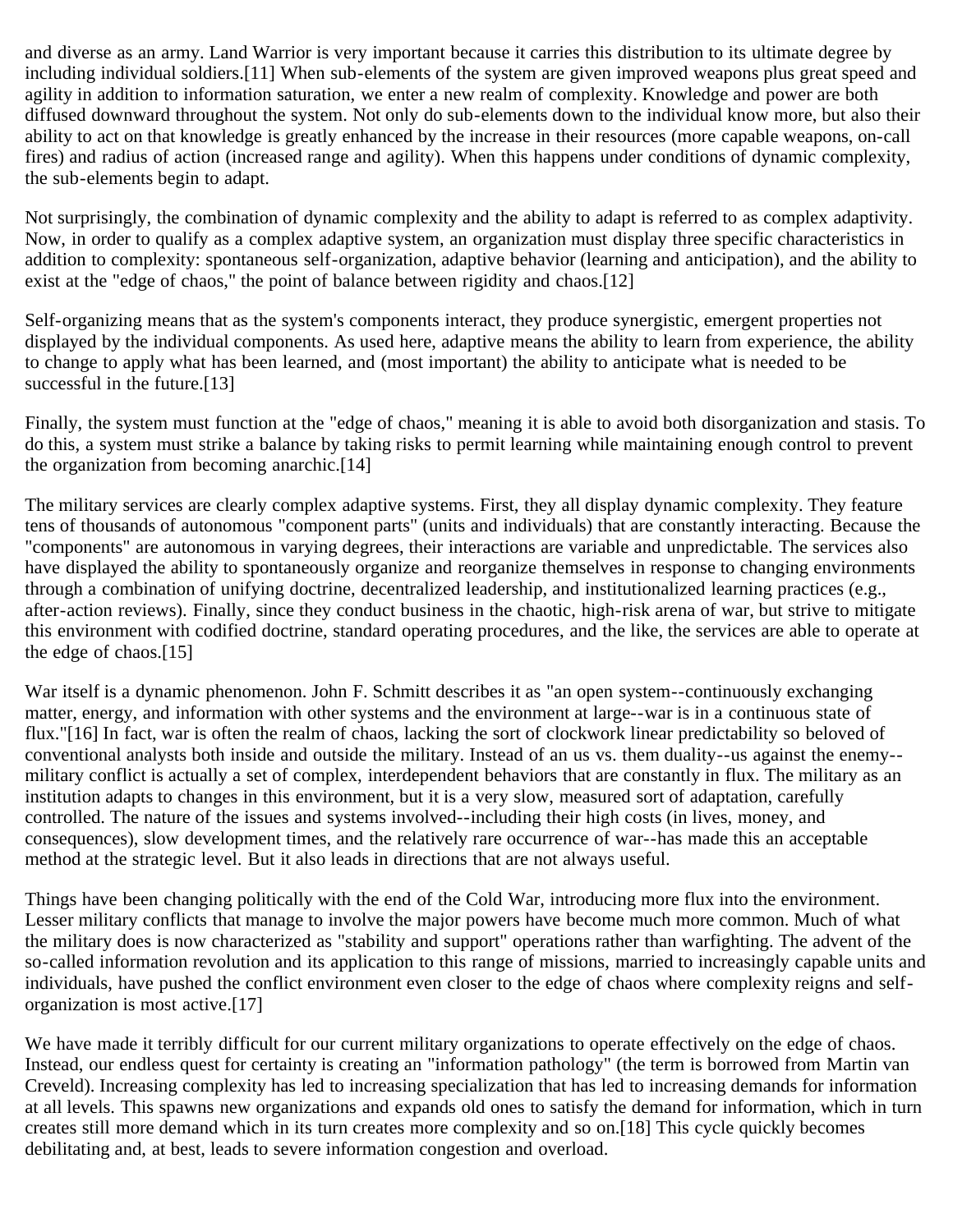To recap: although military organizations are complex and adaptive, traditionally their adaptation has been slow and restrained. Staying with the clock metaphor, the military approach to adaptation is based on what might be called the "conventional" model of the world. This sees the world as a clock-like mechanism, complicated in appearance, but essentially reducible to a fairly small number of basic principles that operate in ways that are simple, regular, and predictable. This view is not utterly wrong--much of the world does function on linear rules. But equally often it does not.

This is clear in military operations where the opponents interact continuously, shifting and adapting. The result is a complex interacting dynamic that complexity theorist William Arthur compares to a kaleidoscope.[19] The patterns produced are always made up of the same elements, but they are interlocking, non-linear, and non-repetitive. In this view there are no truly optimal solutions--the objective is to find workable ones that will maximize success in the face of uncertainty.

War is the extreme case of military operations, an environment characterized by lack of equilibrium, where there is a great deal of happenstance and residual conditions are very important. Warfighting produces a great deal of pressure for adaptation. It is an environment that tends to be on the edge of chaos because the elements are constantly adapting to each other and things are always in flux. It often produces results that are unpredictable and surprising (except in hindsight).

The problem is exacerbated because the world is not consistently organized. Parts really are wholly linear, that is, clock-like and mechanical. But other parts of it are chaotic. Other parts are truly random. Having said all the foregoing, how can complex systems on the level of an army overcome their own complexity in such a world? In other words, what can we do about it? Fortunately, nature provides some fairly direct examples of the way that complex adaptive systems work in the real world. As it happens, some of these phenomena, especially those made up of autonomous creatures (fish, birds, soldiers), turn out to be self-organizing. This ability to self-organize is the next key concept.[20]

#### **Self-organization**

As noted above, complexity theory sees organizations as less like mechanisms and more like living things. "Complex, life-like behavior is the result of simple rules, unfolding from the bottom up." That is to say, the order in a complex, adaptive, self-organizing system arises from the interaction of the basic elements: fish, birds, ants, or, in this case, small units and individual soldiers. It is based on a small number of rules, but the results are far less regular and predictable. "It is more akin to the growth of a plant from a tiny seed or the unfolding of a computer program from a few lines of code, or the self-organizing behavior of a flock of birds."[21]

The self-organizing capacity of dynamically adaptive systems is amazing. They tend to eliminate redundancy, minimize connections, and establish priorities--all without outside direction. When something is organized, we tend to believe that someone organized it, some outside influence. But that's not necessarily so. Self-organization is a process in which the organization of a system occurs spontaneously based on the action of its members, without this process being controlled by an external system. The richness of possible behavior increases rapidly with the number of interconnections and the level of feedback.[22]

This is illustrated by the emergent structure of the Internet. A simple diagram of the major Internet companies with a line between them representing their relation (alliance, deal, agreement) immediately reveals an organization. For example, a cluster has formed around Microsoft, and another around Netscape (with a sub-cluster around Sun). The remaining nodes are attached, either directly or indirectly, to the emergent clusters. Some of these nodes form key bridges spanning the clusters.[23]

For most of us, a more familiar example is a flock of birds, all moving together as if under the direction of a leader or some central command. A swarm of hundreds at a time can speed up in one direction, then suddenly, in unison, decrease their velocity and turn to follow a different route. No matter how complicated their aerobatic path, the birds always stay close together but never collide. Obviously the birds lack published doctrine and are not receiving instructions from their flight leader, so how can they accomplish the kind of self-organization necessary for flocking?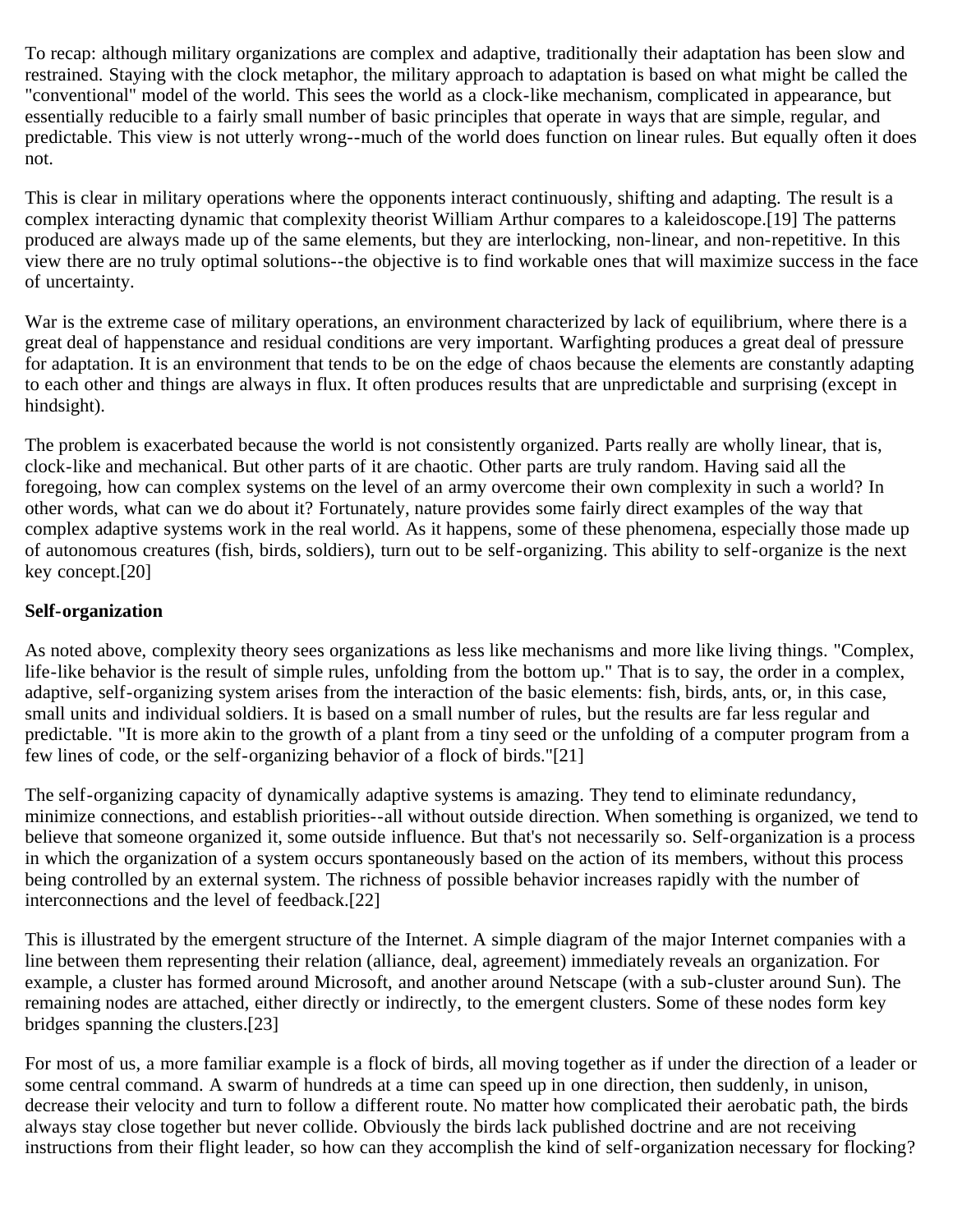Researcher Craig Reynolds found that he could replicate this behavior with computer-simulated birds that he called "boids."[24]

The basic flocking model needed only three simple behaviors:

- 1. Separation: Don't get too close to any object, including other boids.
- 2. Alignment: Try to match the speed and direction of nearby boids.
- 3. Cohesion: Head for the perceived center of mass of the boids in your immediate neighborhood.

The flocking that results is an example of emergent behavior. Each boid is autonomous; there are no overarching instructions for the entire population. Yet they stay in formation while flowing around objects and walls, just like a real-life school, flock, or herd. The simulation can start with the boids scattered around the screen randomly, and still they spontaneously collect themselves into a flock. The boids inevitably arrange themselves into cohesive flocks, even after flying around an obstacle.[25] What is so intriguing is that this simple system results in behaviors that are quite complex. There is no leader programmed into the system, nor is it a huge system of many complicated rules; rather, it is a system of only a few simple rules applied locally.[26]

Complexity theorists like to illustrate self-organization by pointing out that New York City never runs out of food. No one is in overall charge of feeding New York; no detailed movement plans are drawn up; no master schedule of shops and supermarkets is distributed. But, through the medium of the market, the city manages to feed itself anyway.[27]

In general terms, for self-organization to occur, a system must be neither too sparsely connected (leaving most units too independent) nor too intimately connected (allowing every unit to affect every other one too severely). The richness of possible behavior increases rapidly with the number of interconnections, the level of feedback, and the sophistication of the elements (birds or ants versus people). Battlefield digitization, especially with the addition of hundreds, eventually thousands of individual soldiers using Land Warrior systems, will be incredibly rich and complex, with a degree of potential adaptivity and innovation that is far beyond anything yet experienced. This is fortunate, because the system may prove very difficult to control. It is not hard to imagine commanders, even at the platoon and company level, flooded with data.

Imagine an environment of rapidly shifting battlefields, probably in urban areas. Fighters are moving and operating with lightning fluidity responding to changes in the situation at the individual and squad level. Deadly accurate fire support is on call by the basic soldier or marine. Response times are too short for bureaucratic channels and formulaic calls for fire. Instead, the digitized soldiers are able to take instant advantage of fleeting opportunities--a misstep by the enemy, a sudden break. Decisionmaking power is forced downward; there are too many individual situations and too many variations for commanders to control. Deciding how to prioritize resources in such a situation is a real problem. To blindly follow a pre-set operations order--"We will attack in *this* sector, preceded by a diversion *here*"--is to abandon most of the advantages gained by the panoply of sensors and information systems.

The problem is complicated by the fact that a big part of the future force contains large numbers of robotic devices flying and crawling across the battlefield, feeding back not one set or a few sets of information, but dozens or perhaps hundreds. Instead of a single Predator UAV (unmanned aerial vehicle) working on behalf of a division or a brigade, a single squad of the 21st century may move its own robotic ground and air resources autonomously across the area of combat. Even at the platoon level it could prove disastrous to try to aggregate all this information in real time and coordinate responses. Instead, decisions have to be made at the squad and even the individual level. One obvious problem with all this adaptability, agility, and information saturation is that it makes centralized command and control someplace between difficult and impossible.

Given the degree of interconnection already described, emergent phenomena can be expected to occur in the chaos of combat. This is especially true in an intense situation like that of urban combat, where small units and individuals are likely to often be on their own with little useful contact or direction from higher headquarters.[28] The question is not "Will self-organization occur?" in these circumstances. It will happen whether we want it to or not. The proper question is "How do we guide the development of a self-organizing system, encouraging where necessary and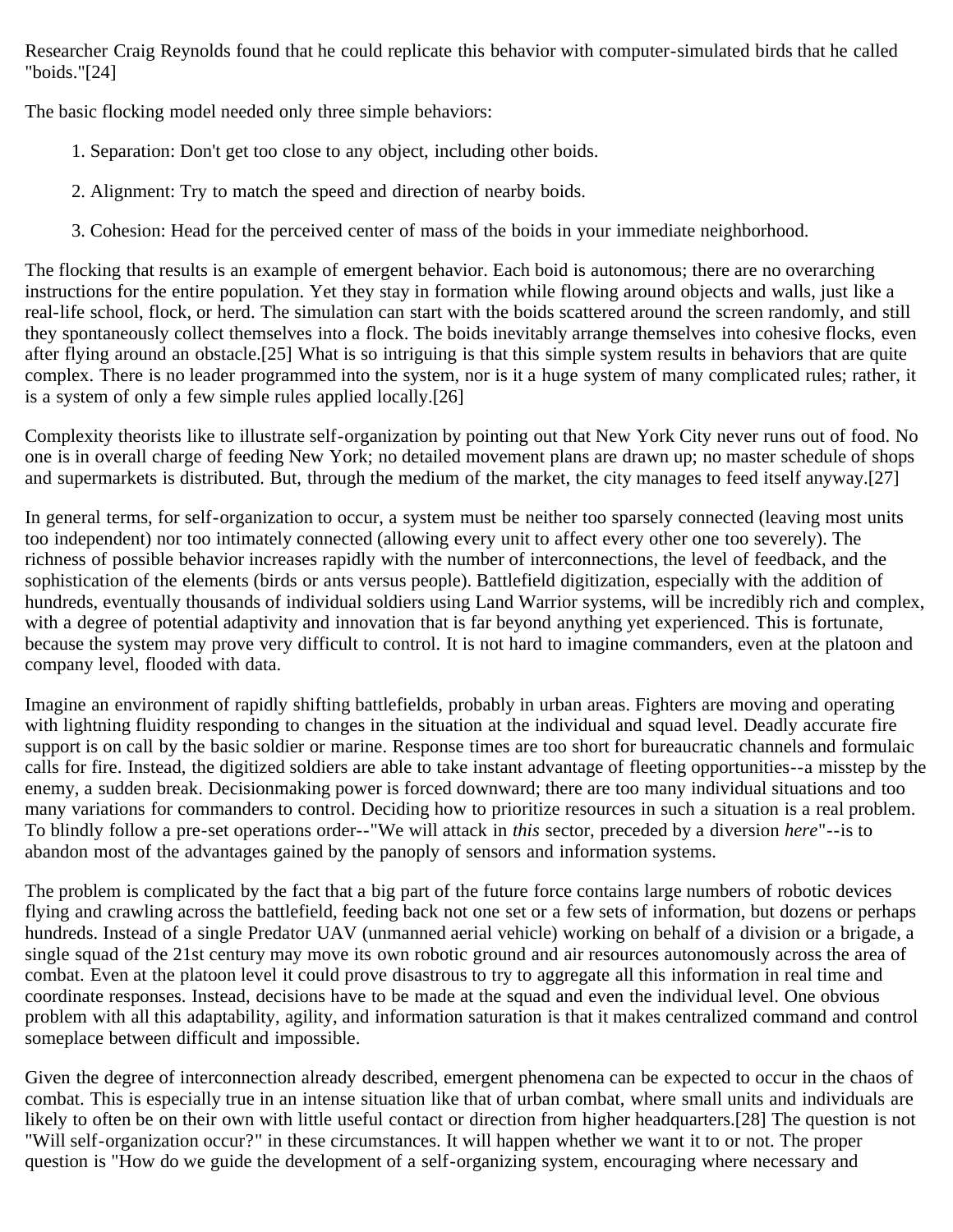constraining where appropriate?"[29]

Rules for a self-organizing force will arise spontaneously and might begin with something reminiscent of the guidance for the flock described earlier:

- 1. Stay in contact with the others.
- 2. Move as directly as possible toward the objective.
- 3. Avoid being killed.

The job of leadership in such a case is to provide clear goals and achievable objectives. Swarming behavior is the result of simple rules applied to local conditions. Information dominance may expand our working definition of "local," but it will never come to mean "universal." That means a priority for leaders will be to access remote conditions that will have an effect on the swarms under their supervision.[30]

The next issue becomes, What does a self-organizing system look like? How does it perform? There are a wide variety of these parallel-operating wholes--a swarm of bees, an anthill, a school of fish, a network of computers, an economy, or other collectives. The class of systems to which all of these belong is variously called networks, swarm systems, vivisystems, or collective systems, but the swarm seems an apt metaphor for a self-organizing military force.

#### **Swarm Systems**

Organizationally, a swarm is a collection of effectively autonomous members. "Autonomous" means that each member generally (but not exclusively) reacts as an individual according to internal rules and the state of its local environment (as opposed to obeying orders from a center, or reacting in lockstep to the overall environment). These autonomous members are highly connected to each other, but not to a central hub. Since there is no center of control, management is said to be decentrally distributed within the system.[31]

However, the swarms that constitute an army are very different from those of birds or social insects. Military swarms are not built on 10,000 nearly identical units such as a bee society. An army should be seen as a swarm of swarms- i.e., a huge swarm of more or less overlapping swarms of very different kinds. The minor swarms themselves are swarm-entities, so that we get a hierarchy of swarms. At all levels these swarms engage in distributed problem-solving based on an infinitely complicated web of interaction patterns.[32]

Thus, swarm systems are characterized by four distinct aspects:

- They are self-organizing.
- There is little or no imposed centralized control.
- The subunits are effectively autonomous.
- There is high connectivity between the subunits.

Much of the activity of swarm systems is based on peers influencing peers.

Self-organization is by no means perfect, it is just inevitable. When it occurs in a complex adaptive human system, such as a large organization, it can provide both benefits and difficulties. These emergent systems may often provide the best, most effective application of resources to accomplish goals, but long-range planners need to be alert to the advantages and disadvantages of self-organized systems.[33]

#### *Benefits of Swarm Systems*[34]

*. Adaptable*. Conventional armies devise doctrine and various standard operating procedures to react to predetermined stimuli. But swarms have better ability to adjust to new situations, or to change beyond a narrow range of options. There are countless novel possibilities in the exponential combinations of many interlinked individuals. As mentioned earlier, humans are much more ingenious than fish or birds, and thus a great deal of novelty can be expected.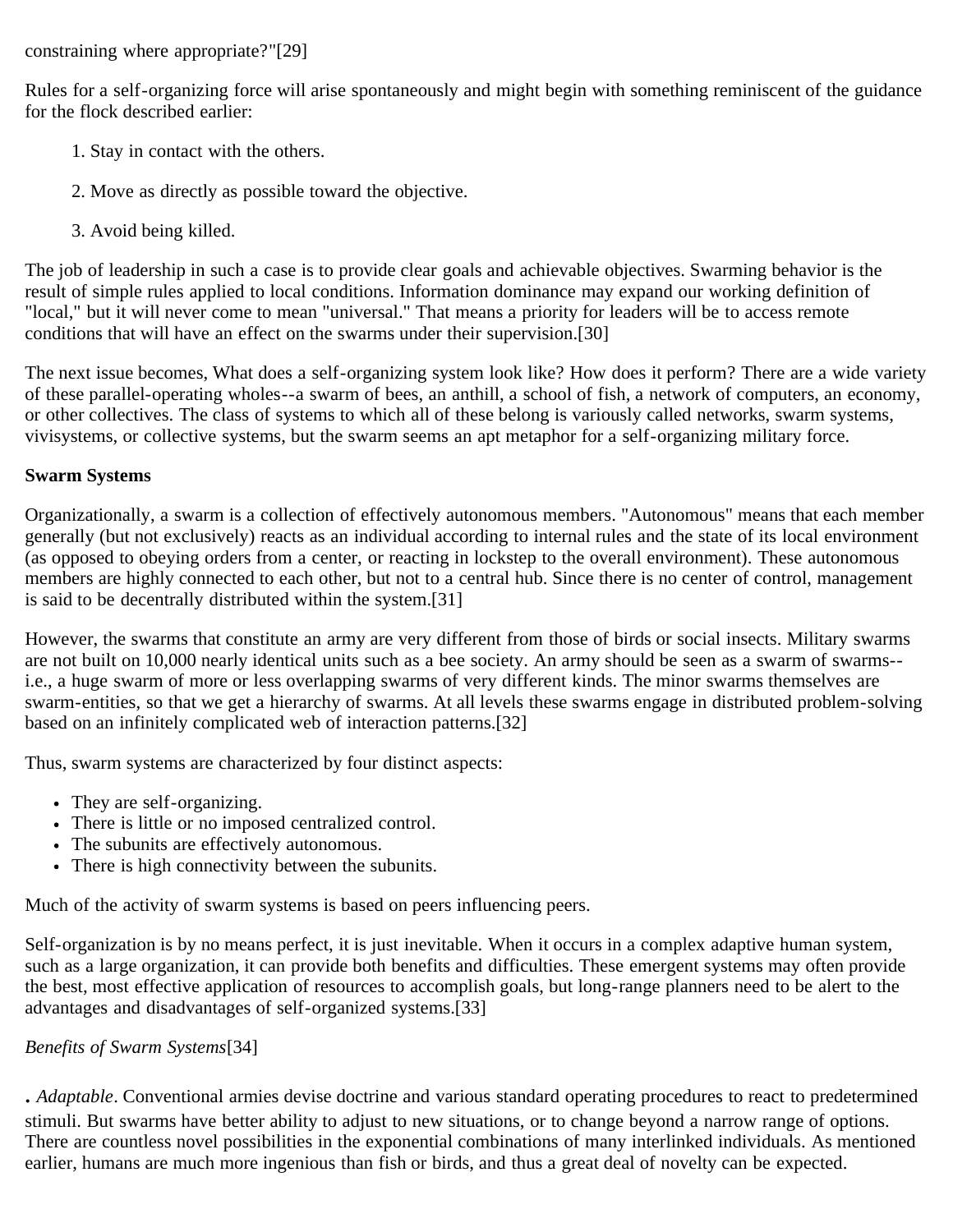*. Evolvable*. Evolution is the result of adaptation. Conventional bureaucratic systems can shift the locus of adaptation (slowly) from one part of the system to another. Force XXI, the Army After Next, and the Army Transformation programs are attempts to do this at a very high level. Future conflict is unlikely to allow the luxury of evolution at a deliberate pace. Swarms have the potential for rapid evolution. In swarm systems, individual variation and imperfection lead to perpetual novelty; in sum, this leads to evolution.

*. Resilient*. Because a swarm is a collective system made up of multitudes in parallel, there is enormous redundancy. Because the swarm is highly adaptable and evolves quickly, failures tend to be minimal. This also means that a digital army cannot fall below some minimum size. To the extent that future US Army leaders attempt to eliminate this redundancy, they are probably mistaken.

#### *Disadvantages of Swarm Systems*

*. Nonoptimal*. Because swarm systems are highly redundant and have no central control, they are inefficient. Resources are not efficiently allotted and duplication of effort is always rampant, but this is typical of armies in any case. Swarms can dampen inefficiency, but never to the degree that a linear system can.

*. Noncontrollable*. It is very difficult to exercise control over a swarm. Swarm systems must be guided the way a shepherd drives a herd: by applying force at crucial leverage points.

*. Nonpredictable*. The complexity of a swarm system leads to unforeseeable results. Emergent novelty is a primary characteristic of self-organization by adaptive systems. Not all novelty is desirable.

*. Nonunderstandable*. Sequential systems are understandable; complex adaptive systems are a swamp of intersecting logic. Instead of A causing B, which in turn causes C, A indirectly causes everything else and everything else indirectly causes A. If we regard Land Warrior as a very large computational collective (a swarm), we don't strictly need to know exactly how the system works in the non-technological sense. We can still build it, use it, and make it better. But whether we understand a system or not, we are responsible for it, so understanding would help.[35]

*. Nonimmediate*. This is a major challenge for an army made up of military swarms. Linear systems tend to be very direct--flip a switch and the light comes on. Simple collective systems tend to operate simply. But complex swarm systems with rich hierarchies take time. The more complex the swarm, the longer it takes. Each hierarchical layer has to settle down; lateral causes have to slosh around and come to rest; a multitude of autonomous agents need to become acquainted with each other. However, time is relative. The current US Army is dynamically complex but far from a linear system or even a simple collective; its ability to react and adapt on any scale is already severely compromised. Swarm systems would almost certainly improve this ability at the tactical level and perhaps even at levels above that.

## **Adapting to the Future**

The idea of swarm behavior may seem strange because we are used to our more-or-less linear bureaucratic models. In fact, this is the kind of behavior that characterizes natural systems ranging from flocks of birds to schools of fish. But because we have grown up with these biological systems, we have always accepted them. Because humans are a lot more complex than ants or fish and have lots more capacity for novel behavior, some very unexpected results should be expected.

TRADOC's pamphlet on Force XXI acknowledges the possibility of changes like these when it states, "Future technology will require the Army to reassess time-honored means of battle command. . . . It must recognize where bold change is necessary and where little or no change is needed."[36] The US military has already embraced the information revolution, but in doing so, we have taken a tiger by the tail and it is already too late to let it go. In the words of William Arthur, we are left to "observe carefully, act courageously, and pick our timing extremely well."[37]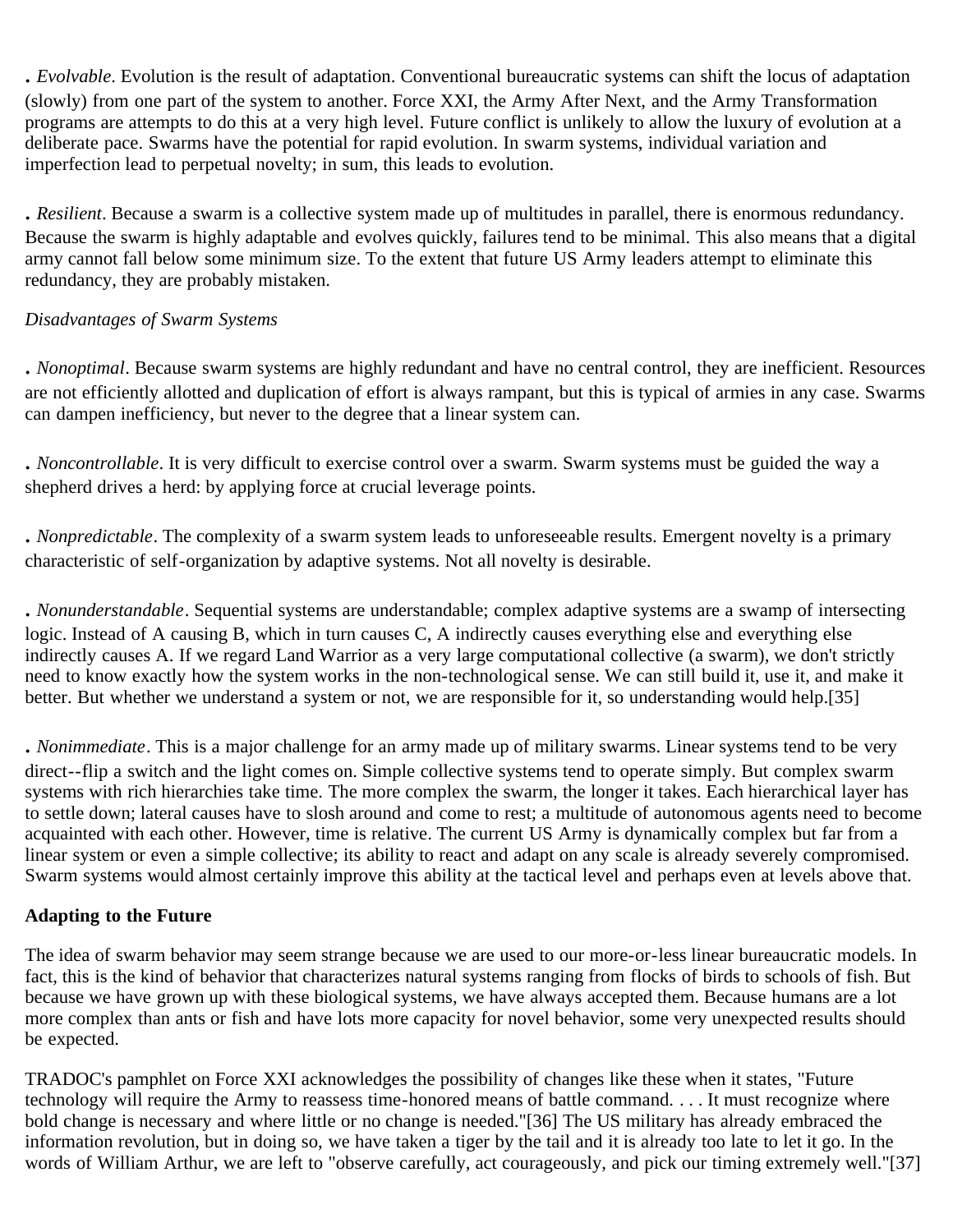#### **NOTES**

1. US Army Training and Doctrine Command (TRADOC), Pam 525-5, *Force XXI Operations*, 1 August 1994, p. 4, Internet, http://www.tradoc.army.mil/tpubs/pams/p525-5toc.htm, accessed 23 February 2000.

2. US Army War College, "America's Army: Preparing for Tomorrow's Security Challenges," Army Issue Paper No. 2, November 1998, Carlisle Barracks, Pa., esp. pp. 1, 8. These initiatives will continue under the current Army Transformation program, as confirmed by Major Thomas W. Collins, Office of the Chief of Public Affairs, Department of the Army.

3. See, for example, Andrew Ilachinski, *Land Warfare and Complexity, Part II: An Assessment of the Applicability of Nonlinear Dynamics and Complex Systems Theory to the Study of Land Warfare*, CRM 96-68 (Alexandria, Va.: Center for Naval Analysis, 1996); and J. M. Epstein, "The Adaptive Dynamic Model of Combat," in *1991 Lectures on Complex Systems*,ed. L. Nadel and D. Stein (Redwood City, Calif.: Addison-Wesley, 1992), pp. 437-59.

4. Quoted in Leigh Buchanan, "Organic Restructuring," *CIO*, 1 September 1994, pp. 66-76.

5. See, for example, Glenn W. Goodman, Jr., "Wireless Tactical Internet," *Armed Forces Journal*, February 2000, pp. 40-45.

6. Brian Palmer, "The Army and Partner Raytheon Reinvent the Foot Soldier," *Fortune,* 21 December 1998.

7. For example, US Army, Office of the Chief of Staff, *Force XXI:America's Army of the 21st Century* (Ft. Monroe, Va.: Louisiana Maneuvers Task Force, 15 January 1995); William M. Luoma, "NetWar: The Other Side of Information Warfare," Defense Technical Information Center (DTIC) 94520064, 8 February 1994; Stefan Eisen, Jr., "NetWar, It's Not Just for Hackers Anymore," DTIC ADA297897, 22 June 1995.

8. For example, Michael Rothschild, "Bionomics," May 1992, Internet, http://www.bionomics.org/text/resource/articles/ar\_101.html, accessed 20 January 2000. See also Kevin Kelly, *Out of Control: The Rise of Neo-Biological Civilization* (Redwood City, Calif.: Addison-Wesley, 1994).

9. Peter M. Senge, *The Fifth Discipline: The Art and Practice of the Learning Organization* (New York: Currency/Doubleday, 1994), p. 71.

10. Ilachinski, *Land Warfare and Complexity, Part II*; see also Andrew Ilachinski, *Land Warfare and Complexity, Part I: Mathematical Background and Technical Sourcebook*, CIM 461-68 (Alexandria, Va.: Center for Naval Analysis, 1996).

11. Definitions are taken from "Self-Organizing Systems (SOS)," November 1998, Internet, USENET Newsgroup comp.theory.self-org-sys., http://www.calresco.force9.co.uk/sos/sosfaq.htm, accessed 5 May 1999.

12. Notions of complexity in the sense it is used here date back as far as Heraclitians, an Ionian Greek philosopher. In the 5th century B.C., he held that all things were constantly in a state of flux. (Anthony Flew, *A Dictionary of Philosophy* [New York: St. Martin's Press, 1979], p. 145.) The same notions were applied to economics in the 1930s by the economist Joseph Schumpater, but neither of these thinkers was able to break the dominance of linear logic.

13. Emergent behaviors are those behaviors exhibited by a group that are not exhibited or even implied in the behavior of individuals. A single brain cell doesn't think or perform any behavior that suggests the property of thought, but the interactions among the large mass of cells in our brains exhibit the emergent property of thought. Linda P. Beckerman, "The Non-Linear Dynamics of War," Science Applications International Corporation, 1999.

14. M. Mitchell Waldrop, *The Emerging Science at the Edge of Order and Chaos* (New York: Simon & Schuster, 1993), p. 11.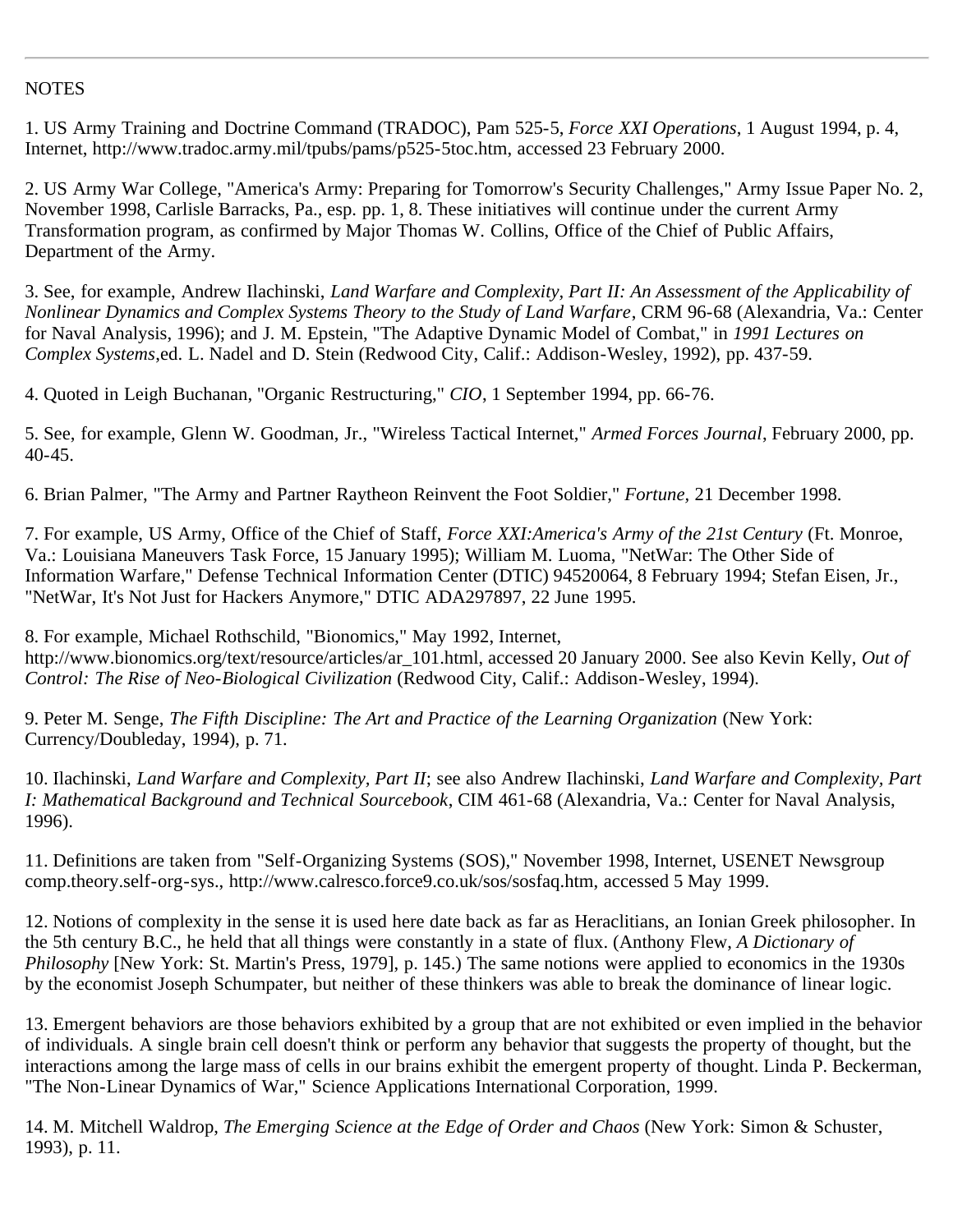15. This insight was first provided to the author by the members of Seminar 4, School of Advanced Military Studies (SAMS), Ft. Leavenworth, Kans., 1998.

16. John F. Schmitt, "Command and (Out of Control): The Military Implications of Complexity Theory," in *Complexity, Global Politics and National Security*, ed. David S. Alberts and Thomas J. Czerwinski (Washington: National Defense Univ., 1997), p. 230.

17. For a further discussion of this and related issues, see Alan D. Beyerchen, "Clausewitz, Nonlinearity and the Unpredictability of War," *International Security*, 17 (Winter 1992/93), 59-90.

18. Martin van Creveld, *Command in War* (Boston: Harvard Univ. Press, 1987), pp. 247, 258.

19. Quoted in Waldrop, p. 12.

20. Pak Bak and Khan Chen, "Self-Organized Criticality," *Scientific American*, January 1991, pp. 46-53. See also Jonathan Rosenhead, "Complexity Theory and Management Practice," *Science as Culture*, 19 October 1998, Internet, http://www.human-nature.com/science-as-culture/rosenhead.html, accessed 6 January 2000.

21. Waldrop, p. 329.

22. "Complexity, Complex Systems & Chaos Theory: Organizations as Self-Adaptive Complex Systems," Internet, http://www.brint.com/systems.htm, accessed 2 June 2000.

23. See "Self-organizing Internet Industry," Internet, http://www.orgnet.com/netindustry.html, accessed 15 February 2000. Also David Byrne, "Complexity Theory and Social Research," *Social Research Update*, Autumn 1997, pp. 12- 13.

24. The basic paper on this topic is Craig W. Reynolds, "Flocks, Herds, and Schools: A Distributed Behavioral Model," *Computer Graphics,* 21 (No. 4, 1987), 25-34. See also, Craig W. Reynolds, "An Evolved, Vision-Based Model of Obstacle Avoidance Behavior," *Santa Fe Institute Studies in the Sciences of Complexity, Proceedings, Volume XVI*, ed. C. Langton (Redwood City, Calif.: Addison-Wesley, 1994), pp. 327-46.

25. Discovery Online. A demonstration of the "Boids" program is available at this website: http://www.discovery.com/area/science/life/life1.3.html, accessed 7 February 2000.

26. Jason Hagney, "Flocking Birds and Schooling Fish," Susquehanna University, Internet, http://www.susqu.edu/facstaff/b/brakke/complexity/hagey/flock.htm, accessed 10 February 2000.

27. David Berreby, "Complexity Theory: Fact-free Science or Business Tool?" *Strategy and Business* (First Quarter, 1998), Internet, http://www.strategy-business.com/strategy/98104/page1.html, accessed 4 May 1999.

28. In the worst cases, the priority for subordinates becomes to stay in touch with their higher headquarters, forcing them away from the point of contact. In these cases even the lowest commander has poor situational awareness. For an extended discussion of this point, see van Creveld, pp. 228-30.

29. J. T. Dockery and A. E. R. Woodcock examine historical data for possible examples of self-organization under dynamic complexity in *The Military Landscape: Mathematical Models of Combat* (Cambridge, Eng.: Woodhead Publishing, 1993).

30. For a discussion of swarm behavior, see Eric Bonabeau and Guy Théraulaz, "Swarm Smarts," *Scientific American*, March 2000, pp. 112-16.

31. Kevin Kelly, Internet, http://panushka.absolutvodka.com/kelly/ch2-f.html, accessed 27 May 1999.

32. "Swarm-semiotics," Internet, http://www.molbio.ku.dk/MolBioPages/abk/PersonalPages/Jesper/Swarm.html,